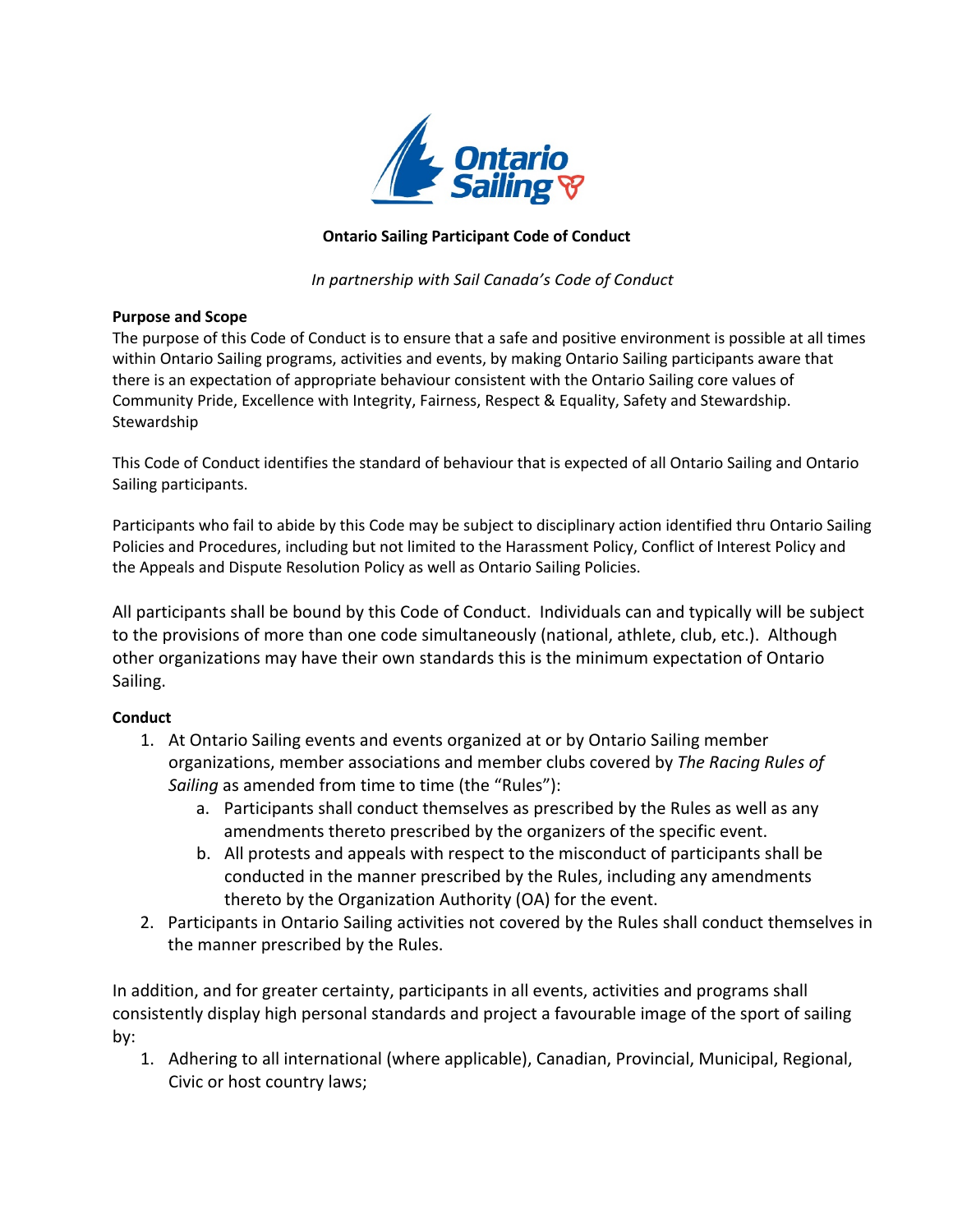- 2. Conducting themselves in a sportsmanlike, ethical and responsible manner at all times;
- 3. Modelling good seamanship, including wearing personal safety gear where appropriate and while on the water;
- 4. Treating everyone fairly, regardless of gender, gender identity, gender orientation, sexual orientation, age, body type, physical characteristics, disability, place of origin, citizenship, race, physical or mental abilities, religion, political beliefs, or economic status;
- 5. Respecting the dignity of other participants, treating them with respect, and actively encouraging others to do the same;
- 6. Refraining from public criticism of other participants;
- 7. Refraining from comments and behaviours which are disrespectful, offensive, abusive, racist, or sexist;
- 8. Refraining from the use of profane, or otherwise offensive language;
- 9. Refraining from any form of harassment, abuse, or discrimination toward others;
- 10. Refraining from bullying in any form, including cyber bullying or any other form of social or other media bullying.
- 11. Not being under the influence of cannabis, alcohol or any medication that could cause impairment or otherwise impaired at any time while performing duties or actively competing;
- 12. Abstaining from the use of tobacco products while in the presence of other participants except in designated smoking areas;
- 13. Abstaining from the use, possession, and the supply of banned substances and practices;
- 14. Sail Canada adopts and adheres to the Canadian Anti-Doping Program; infractions under this program shall be considered an infraction of this Code
- 15. Ontario Sailing will respect any penalty enacted pursuant to a breach of the Canadian Anti-Doping Program, whether imposed by Sail Canada or any other sport organization
- 16. Not using or being in possession of illicit drugs/narcotics;
- 17. Demonstrating honesty and integrity in all interactions with other participants, employers and local, Provincial and National administrations;
- 18. Not breaching the privacy of an individual where the individual has a right to expect privacy. (Volunteers, employees and contractors must not use or transmit any Ontario Sailing related confidential information while serving with Ontario Sailing, nor following the termination of their relationship with Ontario Sailing.)
- 19. Respecting the property of others and not wilfully causing damage;
- 20. Either declaring a conflict of interest or withdrawing from participating in any activity that causes a conflict of interest as outlined in the Ontario Sailing's Conflict of Interest Policy;
- 21. Refraining from the use of power or authority in an attempt to coerce another person to engage in inappropriate activities or behaviour;
- 22. Not attempting to cover up or conceal any conduct of an individual that is, or may be, in breach of this code of conduct;
- 23. Not betting or gambling on or attempting to manipulate or affect the outcome of any competition or event covered by the Racing Rules of Sailing;
- 24. Reporting and alleged infraction of this Code of Conduct;